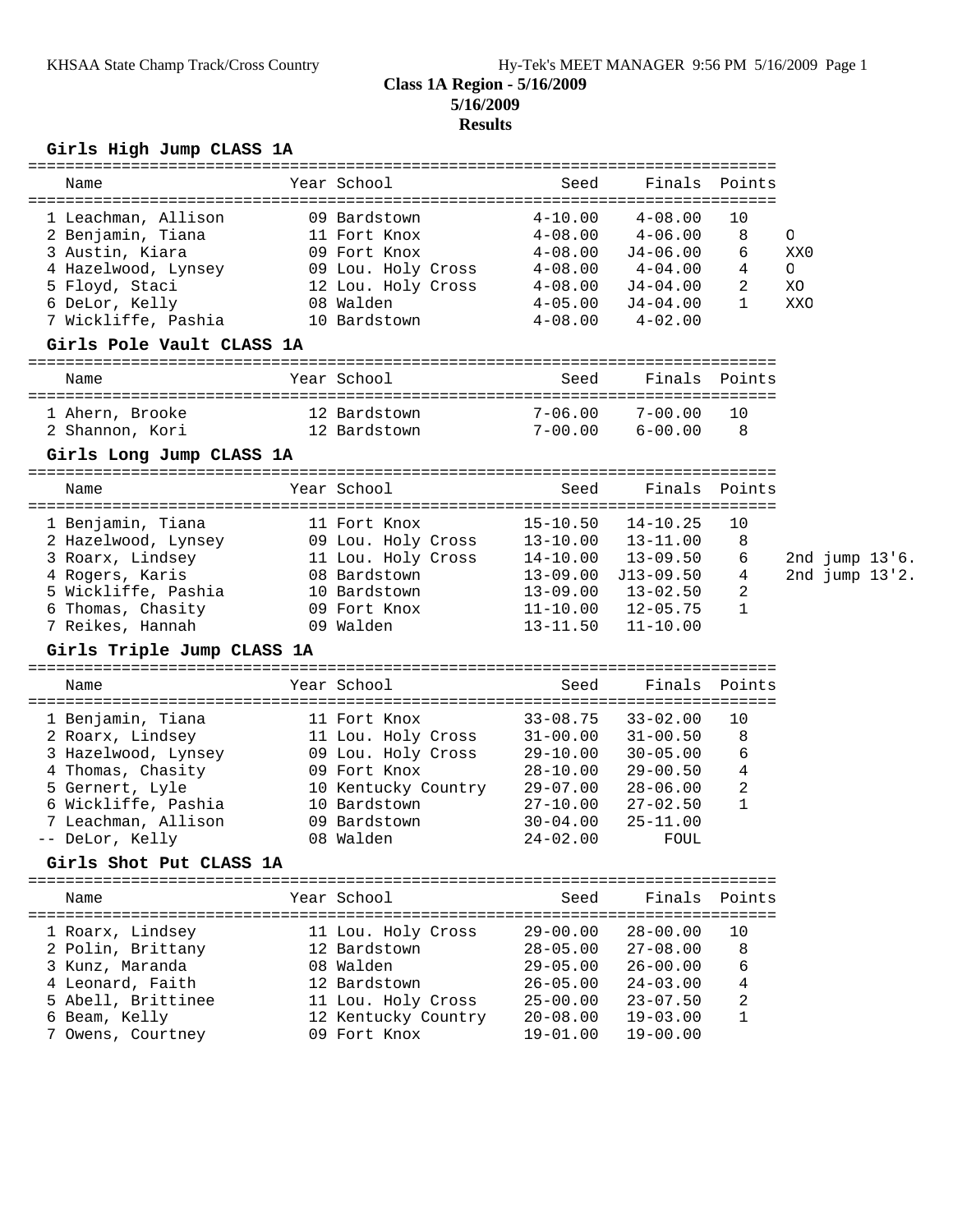### **Class 1A Region - 5/16/2009 5/16/2009 Results**

### **Girls Discus Throw CLASS 1A**

| Name                 | Year School         | Seed      | Finals Points |                |
|----------------------|---------------------|-----------|---------------|----------------|
| 1 Ackley, Jenna      | 09 Bardstown        | $86 - 06$ | $84 - 04$     | 10             |
| 2 Kunz, Maranda      | 08 Walden           | $78 - 01$ | $79 - 07$     | 8              |
| 3 Abell, Brittinee   | 11 Lou. Holy Cross  | $80 - 00$ | $73 - 00$     | 6              |
| 4 Leonard, Faith     | 12 Bardstown        | $52 - 06$ | $64 - 08$     | 4              |
| 5 Owens, Courtney    | 09 Fort Knox        | $73 - 07$ | $64 - 04$     | $\overline{2}$ |
| 6 Beam, Kelly        | 12 Kentucky Country | $64 - 03$ | $62 - 07$     | $\mathbf{1}$   |
| 7 Walters, MaryNancy | 11 Louisville Colle |           | $55 - 10$     |                |
| 8 Jacoby, Sarah      | 09 Lou. Holy Cross  | $60 - 00$ | $51 - 02$     |                |
|                      |                     |           |               |                |

#### **Boys High Jump CLASS 1A**

| Name                | Year School         | Seed        | Finals Points |     |                    |
|---------------------|---------------------|-------------|---------------|-----|--------------------|
| 1 McCarty, Nick     | 11 Bardstown        | $5 - 10.00$ | $6 - 00.00$   | 10  |                    |
| 2 Hazelwood, Chad   | 12 Lou. Holy Cross  | $6 - 04.00$ | $5 - 10.00$   | 8   |                    |
| 3 Edelen, Sean      | 12 Bardstown        | $6 - 02.00$ | $5 - 08.00$   | 6   |                    |
| 4 Betts, Dominique  | 12 St. Francis      | $5 - 08.00$ | $5 - 06.00$   |     | 0- no misses       |
| 4 Ghasem, Wesley    | 12 Kentucky Country | $5 - 10.00$ | $5 - 06.00$   | 3   | 0 - no misses      |
| 6 Vittitoe, Skyler  | 11 Lou. Holy Cross  | $5 - 10.00$ | J5-06.00      |     | $0-$ miss at $5'4$ |
| 7 Mattingly, Troy   | 11 DeSales          | $5 - 06.00$ | J5-06.00      | XXO |                    |
| 8 Nidiffer, Brandon | 11 Louisville Colle |             | $5 - 04.00$   |     |                    |
|                     |                     |             |               |     |                    |

**Boys Pole Vault CLASS 1A**

| Name               | Year School  | Seed     | Finals Points |    |
|--------------------|--------------|----------|---------------|----|
| 1 Shrewsbury, John | 12 Bardstown | 12-00 00 | $11 - 06.00$  | 10 |
| 2 Willett, JP      | 11 Bardstown | 12-06 00 | 8-00 00       | R  |

#### **Boys Long Jump CLASS 1A**

| Name                 | Year School           | Seed         | Finals Points |                |
|----------------------|-----------------------|--------------|---------------|----------------|
| 1 Edwards, Courtney  | 11 Fort Knox          | $20 - 11.50$ | $20 - 06.00$  | 10             |
| 2 Phillips, DeAngelo | 12 Bardstown          | $18 - 11.75$ | $19 - 08.25$  | 8              |
| 3 Scott, Darnell     | 11 St. Francis        | $18 - 07.00$ | $18 - 10.25$  | 6              |
| 4 Grundy, Dairean    | 12 Bardstown          | $20 - 05.50$ | $18 - 07.50$  | 4              |
| 5 Vittitoe, Skyler   | 11 Lou. Holy Cross    | $19 - 10.00$ | $17 - 09.75$  | $\overline{2}$ |
| 6 Durbin, Zach       | 11 Lou. Holy Cross    | $17 - 11.00$ | $17 - 04.50$  | 1              |
| 7 Betts, Dominique   | 12 St. Francis        | $18 - 06.00$ | $16 - 10.00$  |                |
| 8 Johnson, Torre     | 09 Fort Knox          | $17 - 07.50$ | $16 - 05.50$  |                |
| 9 Sieg, Ethan        | 09 Whitefield Academy | $15 - 04.00$ | $14 - 10.25$  |                |

#### **Boys Triple Jump CLASS 1A**

| Name                | Year School         | Seed         | Finals Points |     |
|---------------------|---------------------|--------------|---------------|-----|
| 1 Edwards, Courtney | 11 Fort Knox        | $45 - 07.00$ | $42 - 08.50$  | 1 O |
| 2 Phillips, DeMarco | 12 Bardstown        | $40 - 07.00$ | $41 - 00.50$  | 8   |
| 3 Hickman, Jordan   | 12 Bardstown        | $39 - 05.00$ | $40 - 10.50$  | 6   |
| 4 Betts, Dominique  | 12 St. Francis      | $39 - 09.75$ | $38 - 05.50$  | 4   |
| 5 Nidiffer, Brandon | 11 Louisville Colle |              | $37 - 09.50$  | 2   |
| 6 Johnson, Torre    | 09 Fort Knox        | $37 - 05.00$ | $36 - 10.50$  |     |
|                     |                     |              |               |     |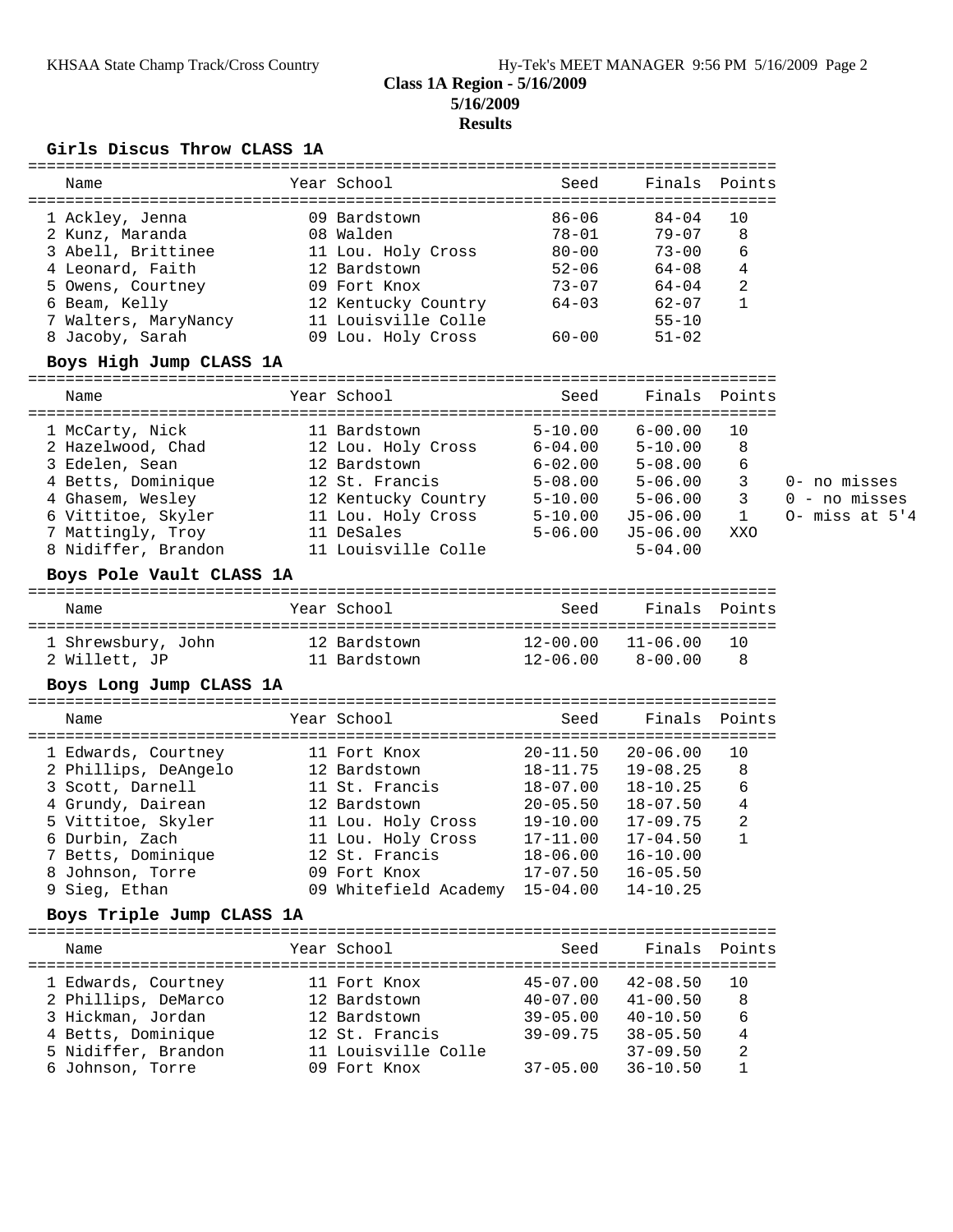# **Class 1A Region - 5/16/2009 5/16/2009**

**Results**

| Boys Triple Jump CLASS 1A                                     |                                                     |                                           |                              |               |
|---------------------------------------------------------------|-----------------------------------------------------|-------------------------------------------|------------------------------|---------------|
| 7 Vittitoe, Skyler                                            | 11 Lou. Holy Cross                                  | $39 - 10.00$                              | $36 - 09.00$                 |               |
| 8 Ghasem, Wesley                                              | 12 Kentucky Country                                 | $37 - 04.00$                              | $36 - 03.00$                 |               |
| 9 Durbin, Zach                                                | 11 Lou. Holy Cross                                  |                                           | $34 - 06.50$                 |               |
| 10 Tinnell, James                                             | 12 DeSales                                          | 35-00.00<br>33-04.00                      | $33 - 03.50$                 |               |
| 11 Davis, William                                             | 08 Walden                                           | $29 - 03.00$                              | $27 - 05.50$                 |               |
| 12 Grant, JT                                                  | 09 DeSales                                          | $27 - 02.00$                              | $25 - 09.50$                 |               |
| Boys Shot Put CLASS 1A                                        |                                                     |                                           |                              |               |
|                                                               |                                                     |                                           |                              |               |
| Name                                                          | Year School                                         | Seed                                      | Finals Points                |               |
| 1 Booth, Michael                                              | 12 DeSales                                          |                                           | $43 - 04.00$ $44 - 00.00$    | 10            |
|                                                               |                                                     |                                           |                              |               |
| 2 Phillips, Rashaun<br>3 Cohen, Reed                          | 12 Bardstown<br>10 Kentucky Country                 | $41 - 03.00$ $42 - 08.50$                 | $42 - 06.50$                 | 8<br>6        |
| 4 Speed, Marc                                                 | 12 Kentucky Country                                 | $41 - 11.00$                              |                              | 4             |
|                                                               |                                                     | $40 - 06.75$ $40 - 08.00$<br>$40 - 00.00$ |                              |               |
| 5 McMakin, Dominique                                          | 11 Bardstown<br>Bethlehem                           | $37 - 02.00$                              | $37 - 00.50$                 | 2<br>1        |
| 6 Wtmpsett, Luke<br>7 Glass, Jeremy                           |                                                     | $35 - 00.00$                              | $36 - 08.00$<br>$35 - 00.00$ |               |
|                                                               | 09 Lou. Holy Cross                                  |                                           |                              |               |
| 8 Hans, Matt<br>9 Fed, Antonio                                | 11 Lou. Holy Cross<br>12 Fort Knox                  | $36 - 00.00$<br>$36 - 02.00$              | $32 - 08.00$<br>$32 - 03.00$ |               |
| 10 Malloy, Kevin                                              | 12 Fort Knox                                        | 36-00.00                                  | $31 - 04.00$                 |               |
| 11 Chapman, Gabe                                              | 09 Whitefield Academy 30-00.50                      |                                           | $29 - 08.00$                 |               |
| 12 Bowles, Charles                                            | 11 Walden                                           | $29 - 09.00$                              | $27 - 08.50$                 |               |
| 13 Allen, Matt                                                | 09 Whitefield Academy 25-04.50                      |                                           | $23 - 07.00$                 |               |
|                                                               | 09 St. Francis                                      | 22-03.00                                  | $20 - 04.50$                 |               |
|                                                               |                                                     |                                           |                              |               |
|                                                               |                                                     |                                           |                              |               |
| 14 Altman, Dan<br>15 Beard, Eli<br>Boys Discus Throw CLASS 1A | 09 St. Francis                                      | $17 - 07.50$                              | $16 - 09.50$                 |               |
| Name                                                          | Year School                                         | Seed                                      |                              | Finals Points |
|                                                               |                                                     |                                           |                              |               |
| 1 Speed, Marc                                                 | 12 Kentucky Country                                 | $136 - 00$                                | $136 - 00$                   | 10            |
| 2 Phillips, Rashaun                                           | 12 Bardstown                                        | $112 - 07$                                | $127 - 07$                   | 8             |
| 3 Cohen, Reed                                                 | 10 Kentucky Country                                 | $118 - 06$                                | 121-02                       | 6             |
| 4 Wtmpsett, Luke                                              | Bethlehem                                           | 118-10                                    | 119-02                       | 4             |
| 5 Hans, Matt                                                  | 11 Lou. Holy Cross                                  | $115 - 00$                                | $112 - 09$                   | 2             |
| 6 Booth, Michael                                              | 12 DeSales                                          | $09 - 00.50$                              | $111 - 04$                   | $\mathbf{1}$  |
| 7 Mattingly, Keith                                            | 10 Bardstown                                        | 99-03                                     | $101 - 04$                   |               |
| 8 Malloy, Kevin                                               |                                                     | $83 - 08$                                 | 83-04                        |               |
| 9 Glass, Jeremy                                               | $12$ Fort Knox<br>09 Lou. Holy Cross                | $90 - 00$                                 | $81 - 05$                    |               |
| 10 Bowles, Charles                                            | 11 Walden barrama ku mwaka 1                        | $76 - 06$                                 | 74-06                        |               |
| 11 Chapman, Gabe                                              | 09 Whitefield Academy                               | $77 - 08$                                 | $69 - 06$                    |               |
|                                                               | 09 Whitefield Academy                               | $53 - 07$                                 | $57 - 05$                    |               |
|                                                               | 09 St. Francis                                      | $42 - 04$                                 | $41 - 10$                    |               |
| 12 Center, Jacob<br>13 Altman, Dan<br>14 Beard, Eli           | 09 St. Francis                                      | $38 - 11$                                 | $40 - 01$                    |               |
|                                                               | Women - CLASS 1A - Team Rankings - 18 Events Scored |                                           |                              |               |
|                                                               |                                                     |                                           |                              |               |
| 1) Bardstown                                                  | 2) Fort Knox<br>203                                 |                                           |                              | 107           |
| 3) Holy Cross (Louisville)                                    | 97                                                  | 4) Kentucky Country Day                   |                              | 28            |
| 5) Bethlehem                                                  | 25<br>6) Walden                                     |                                           |                              | 22            |
| 7) Louisville Collegiate<br>8) St. FRANCIS                    | 8) Beth Haven<br>10                                 |                                           |                              | 4             |